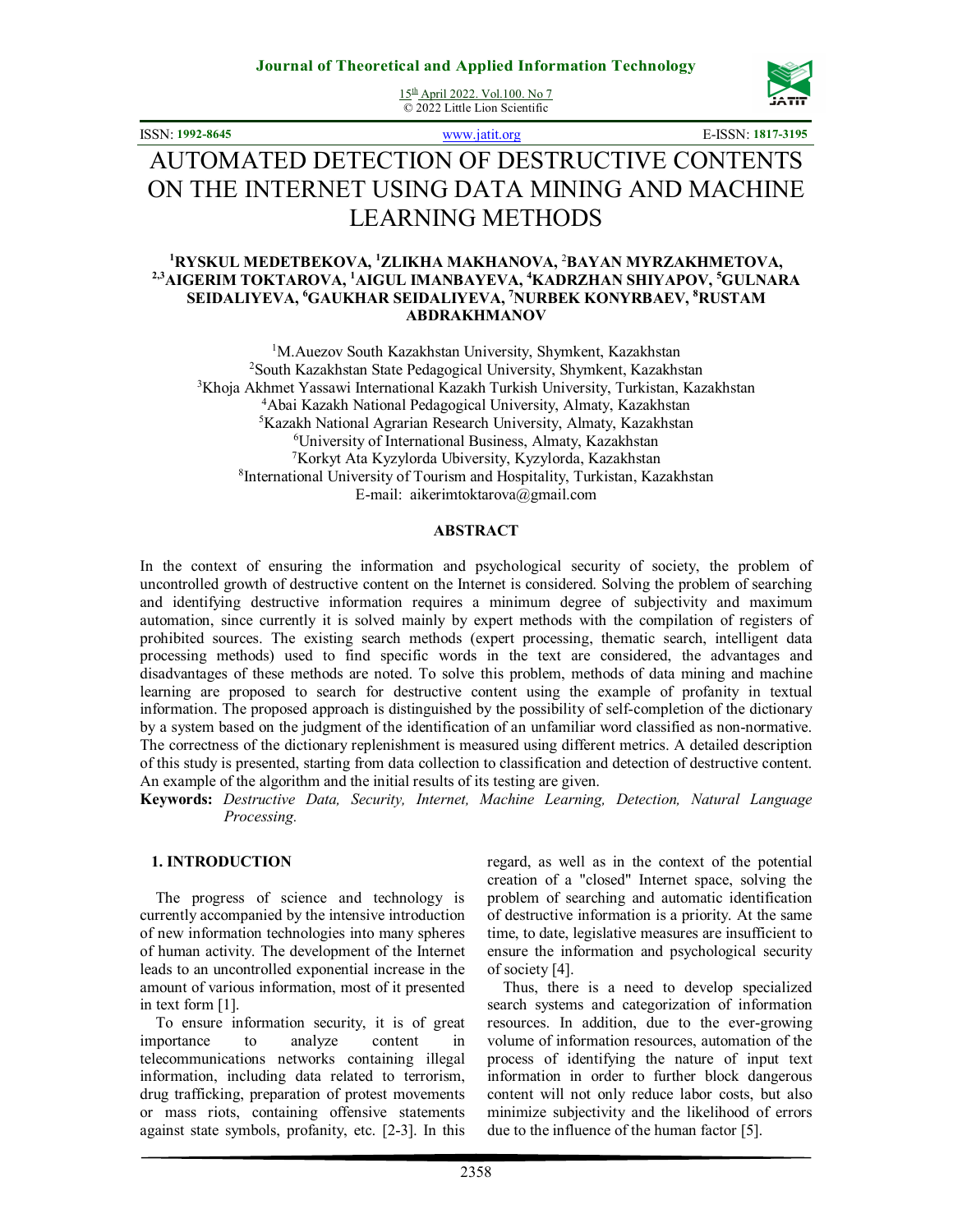

15<sup>th</sup> April 2022. Vol.100. No 7 © 2022 Little Lion Scientific

| ISSN: 1992-8645 |                                                 | www.jatit.org | E-ISSN: 1817-3195                                  |
|-----------------|-------------------------------------------------|---------------|----------------------------------------------------|
|                 | We will nav special attention to relatively new |               | Troians and network attacks [10]. The next chapter |

We will pay special attention to relatively new external threats associated with the active development of social networks, social engineering tools, as well as the "criminalization" of the Internet.

There are the following ways to protect information [6-9]:

- threat prevention preventive measures to ensure information security in the interests of anticipating the possibility of their occurrence;
- the identification of threats is expressed in the systematic analysis and control of the possibility of the appearance of real or potential threats and timely measures to prevent them;
- threat detection aims to identify real threats and specific criminal activities;
- localization of criminal actions and taking measures to eliminate the threat or specific criminal actions;
- elimination of the consequences of threats and criminal actions and restoration of the status quo.

Conditionally, external threats can be divided into "traditional" and "new". "Traditional" external threats include spam, phishing, computer viruses,

Trojans and network attacks [10]. The next chapter will deal with "new" external threats.

### **2. "NEW" EXTERNAL THREATS**

Indeed, the topic of Internet communication is relevant for our time. It is impossible to answer unequivocally what the development of Internet technologies has led to to a greater extent. An international network, usually abbreviated to the Internet, simply means a global network of millions of computer networks. In other words, it is a network of all computer networks around the world or just a network of networks. The Internet allows you to instantly exchange information anywhere in the world. Through e-mail, often referred to as email for short messages, instant messaging, or chats, the Internet allows people to communicate with other people on both an interpersonal and mass communication level. It also provides its users with access to the volumes of information available on the World Wide Web [11]. Data larger than any known encyclopedia can be transferred from one part of the world to the farthest part of the globe at the speed of light. In this way, users can upload or download information at an astounding speed. Figure I demonstrates the number of active users involved in social networks (in millions) [12].



*Figure 1: Number Of Active Users (In Millions) On Various Social Networking Websites* 

Technology-based and content-based cybercrime are the two types of cybercrime. The content-based crime is carried out by any terrorist organization linked to sexual harassment, fear, child pornography, national security, and so on. Hacking, spying, and malicious code injection are examples of technology-based criminality [13]. The taxonomy of cybercrime is shown in Figure II, along with several instances. People who fall into both groups should be aware of their surroundings. Cyber criminals tend to dwell in many parts of the world and enjoy being honored by a variety of countries.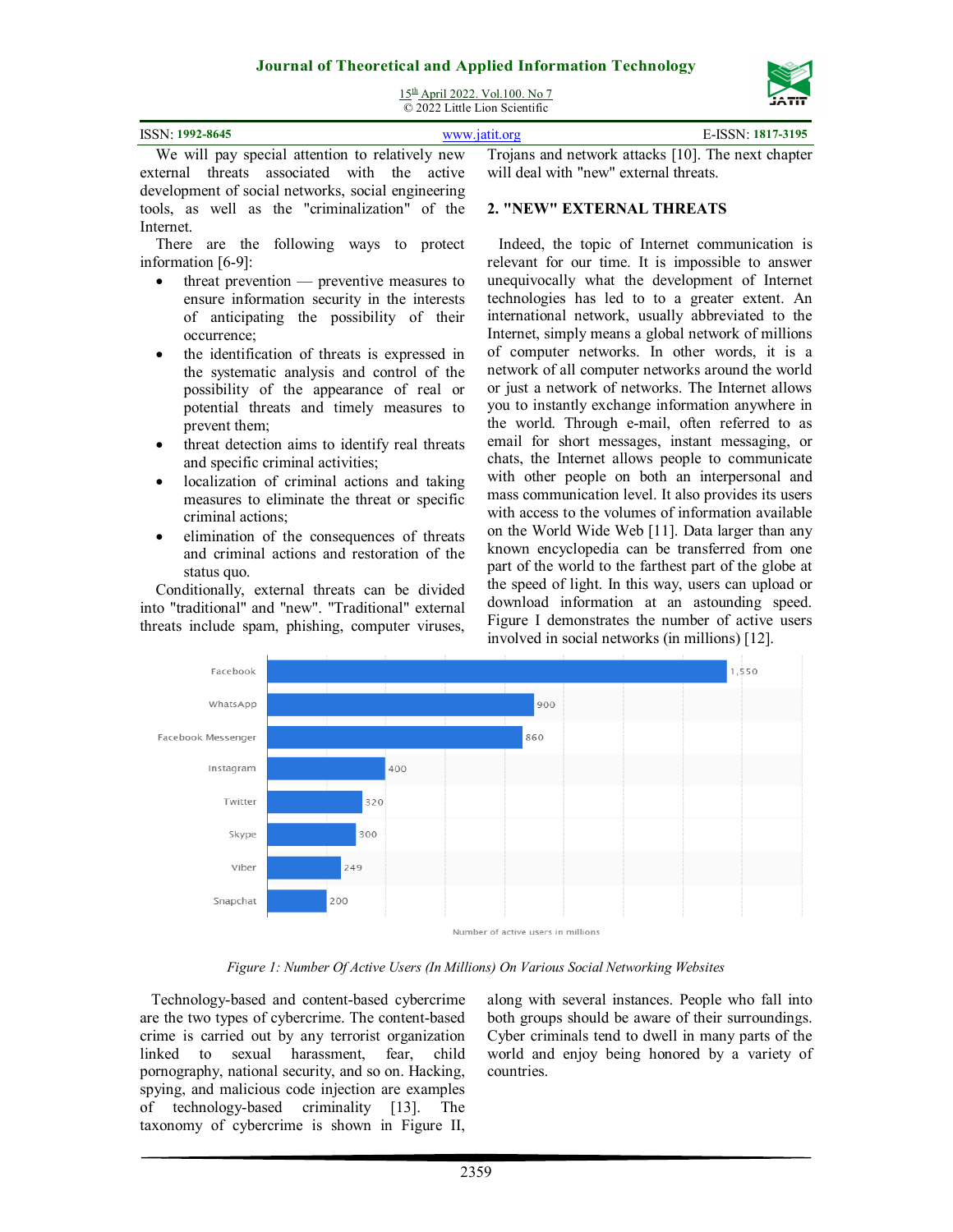



*Figure 2: Taxonomy of cybercrime with examples [14]* 

## **2.1. Ransomware programs**

The wave of distribution of such programs overwhelmed the domestic segment of the Internet just a few years ago. These programs block the operation of the operating system and/or encrypt all files on the hard disk [15]. After the blocking or encryption process is completed, the user is asked to transfer a certain amount (usually in the region of 10-20 thousand rubles) to receive an unlock / decryption code. As a confirmation of the ability to decrypt files, the attackers offer to send them 2-3 encrypted files, and then return them in their initial form. The threat is fraught with the fact that when the operating system is blocked, it can simply be reinstalled, but in the case of encrypting all files, this will not help.

During the outbreak of the ransomware epidemic (2012-2013), antivirus companies offered unblocking services. The work of the services was based on the vulnerabilities of the ransomware code and the possibility of selecting an unlock code based on information about the behavior of the program and the requests issued by it. However, since then, these malicious programs have been significantly improved and equipped with anti-code analysis tools, so the success of using antivirus services has significantly decreased (it only works when infected with "old" malicious software code) [19].

## **2.2. Unwanted content**

Such content should include any information that is unpleasant for the user and does not correspond to his request, since many sites display the corresponding pop-up windows [20]. It can be intrusive advertising, pornography, an offer to play at an online casino or use some paid online service, etc. Also, unwanted content may contain sites found by a search engine query. For example, if a child enters the query "Little Red Riding Hood", then the first links issued by Yandex will be associated with a 2011 film belonging to the category "horror, fantasy, thriller".

Separate types of unwanted content can be considered flood, offtop, flame and holivar [21]. Flood - posting unnecessary, meaningless information on forums and in chat rooms. Offtop posting information on forums and in chat rooms that is not related to the topic under discussion, such messages are called "offtopic" from the English. off  $-$  from, away and topic  $-$  topic, question, i.e. literally  $\sim$  off topic, question. Flame from the English flame — flame, fervor, passion the exchange of messages in Internet forums and chat rooms, which is a war of words, often no longer relevant to the original cause of the dispute [21]. Flame is often an excuse or a means for trolling, as will be discussed below. Holivar from the English holy war is a holy war — an exchange of messages in Internet forums and chat rooms,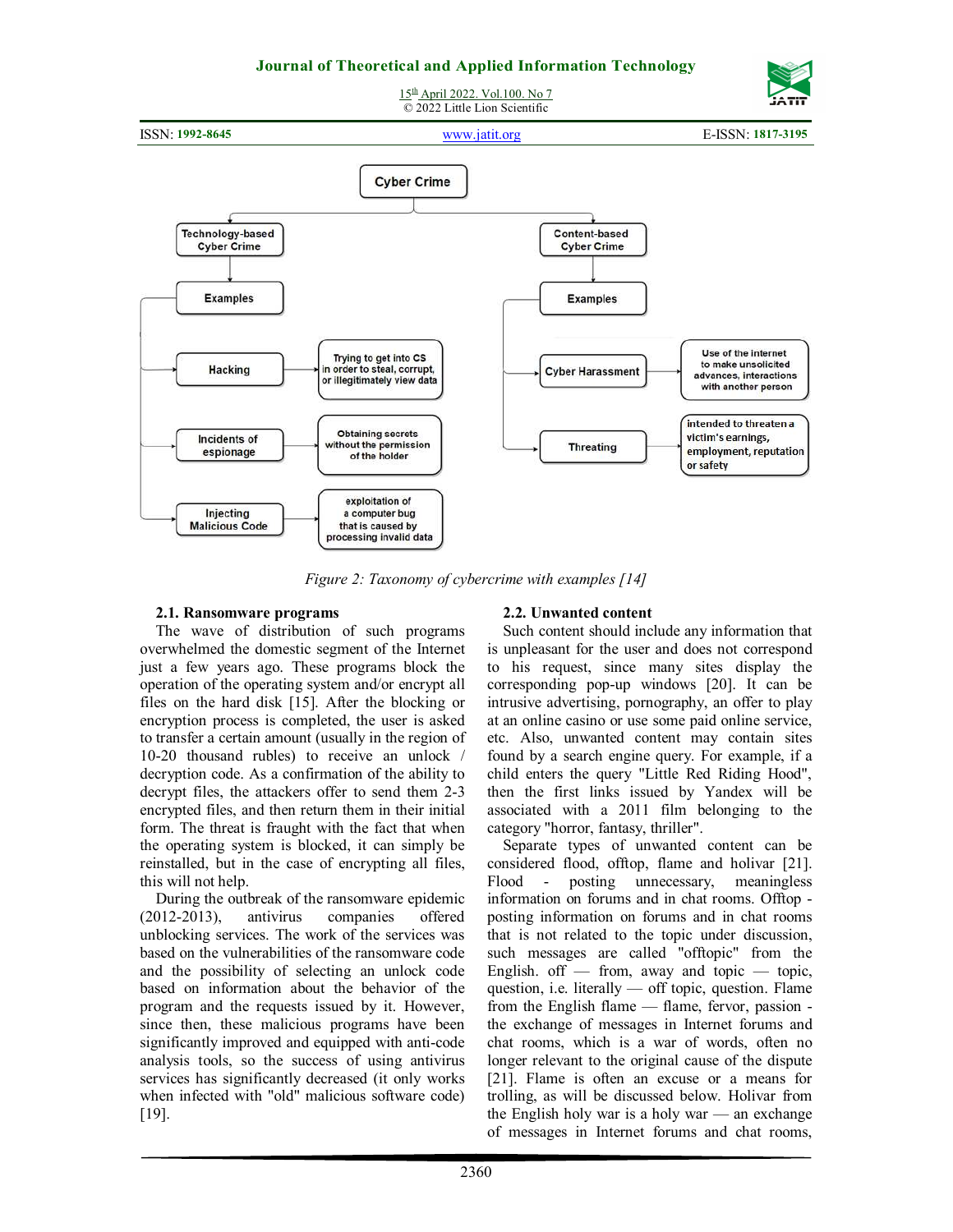

15<sup>th</sup> April 2022. Vol.100. No 7 © 2022 Little Lion Scientific

| ISSN: 1992-8645 |  |  | www.jatit.org |  |  | E-ISSN: 1817-3195                                                                            |  |
|-----------------|--|--|---------------|--|--|----------------------------------------------------------------------------------------------|--|
|                 |  |  |               |  |  | which is a meaningless discussion in which This phenomenon has been studied not so long ago, |  |

participants try to prove to each other the advantage of one of several similar alternatives (computer programs, technologies, actors, musical groups, etc.) [20].

## **2.3. Internet fraud**

These threats include all types of traditional fraud that have successfully moved into the virtual space. As a rule, users are faced with the following:

1. "Letters of happiness" are messages by e-mail or on a social network containing information that the addressee has become the owner of a significant prize, or that a certain benefactor or a suddenly found distant relative wants to transfer a certain amount to him. To receive a "win" or "donation", it is proposed to transfer a certain amount to the appropriate account.

2. "Help the Child— - fundraising for a seriously ill child or other charitable purposes. Often, attackers use the data of a real person for whose needs a fundraiser is organized, but at the same time they substitute the details for transferring donations.

3. Payment for access to some, as a rule, illegal or semi-legal resource, for example, with pirated content. Different payment methods may be offered, but after it is carried out, no access is granted to the user, and in the case of payment by SMS, the user, without knowing it, may find himself subscribed to a service unknown to him, for which funds will be regularly debited from his mobile phone account.

4. Offer to participate in various projects that require payment of a fee to join.

5. The sale of goods with a prepayment condition, if in reality the goods do not arrive to the buyer (or a cheaper thing arrives).

## **2.4. Trolling and cyberbullying**

Trolling on the Internet is any aggressive actions, such as direct insults to other users, publication of provocative or offensive messages, gross violation of the norms and rules of communication. Cyberbullying is an aggressive, intentional act committed by a group of persons or one person using electronic forms of contact, repeated repeatedly and prolonged over time against a victim who finds it difficult to protect himself [22].

Foreign psychologists have defined the situation of violence against a person in an educational environment - bullying (school bullying). The problem of bullying abroad was developed by such authors as S. M. Agogo, K. Lee, E. Roland, etc.

This phenomenon has been studied not so long ago, but a list of basic measures to overcome bullying has already been developed, psychological mechanisms have been revealed and personal characteristics of bullying participants have been given (I. B. Achitaeva, I. S. Cohn, E. I. Feinstein, etc.).

With the development of information technology, significant changes have taken place in the life of a modern teenager: a virtual reality has<br>appeared in which communication and in which communication and interpersonal relationships are moving to a new, unfamiliar level for them. Bullying becomes more dangerous for an individual, as it can be carried out with the help of Internet technologies.

For the first time, the definition of "cyberbullying" was given by Bill Belsey. In his opinion, cyberbullying is the use of information and communication technologies, for example, e-mail, mobile phone, personal Internet sites, for intentional, repeated and hostile behavior of a person or group aimed at insulting other people [23].

Based on the definition of cyberbullying, its main difference from traditional bowling can be distinguished: all actions directed against a person take place in a virtual space. But this is not the only difference. In the virtual space, it becomes possible to create an alternative "self-image", as a result of which a deformation of the real "self-image" may occur; at the same time, the teenager is not responsible for his actions.

In practice, cyberbullying can be:

- systematically sending abusive messages to the victim's email address or posting them on the victim's social network page;
- creation of a "hate wall" page on the social network on which a group of cyberbullers posts offensive messages against the victim;
- posting personal photos, screenshots of correspondence on a social network or on a mobile phone, representing the victim in an unfavorable light, discrediting her honor and dignity, in this regard, the appearance of "specialized " sites on which, under the slogan "take revenge on your ex / your ex", it is proposed to post intimate photos of a once close person should be particularly noted.;
- posting on photo and video hosting sites, as well as on social networks, photos and videos with the victim's participation made by a cyberbuller (openly or secretly) and representing the victim in an unsightly way, for example, drunk, while changing clothes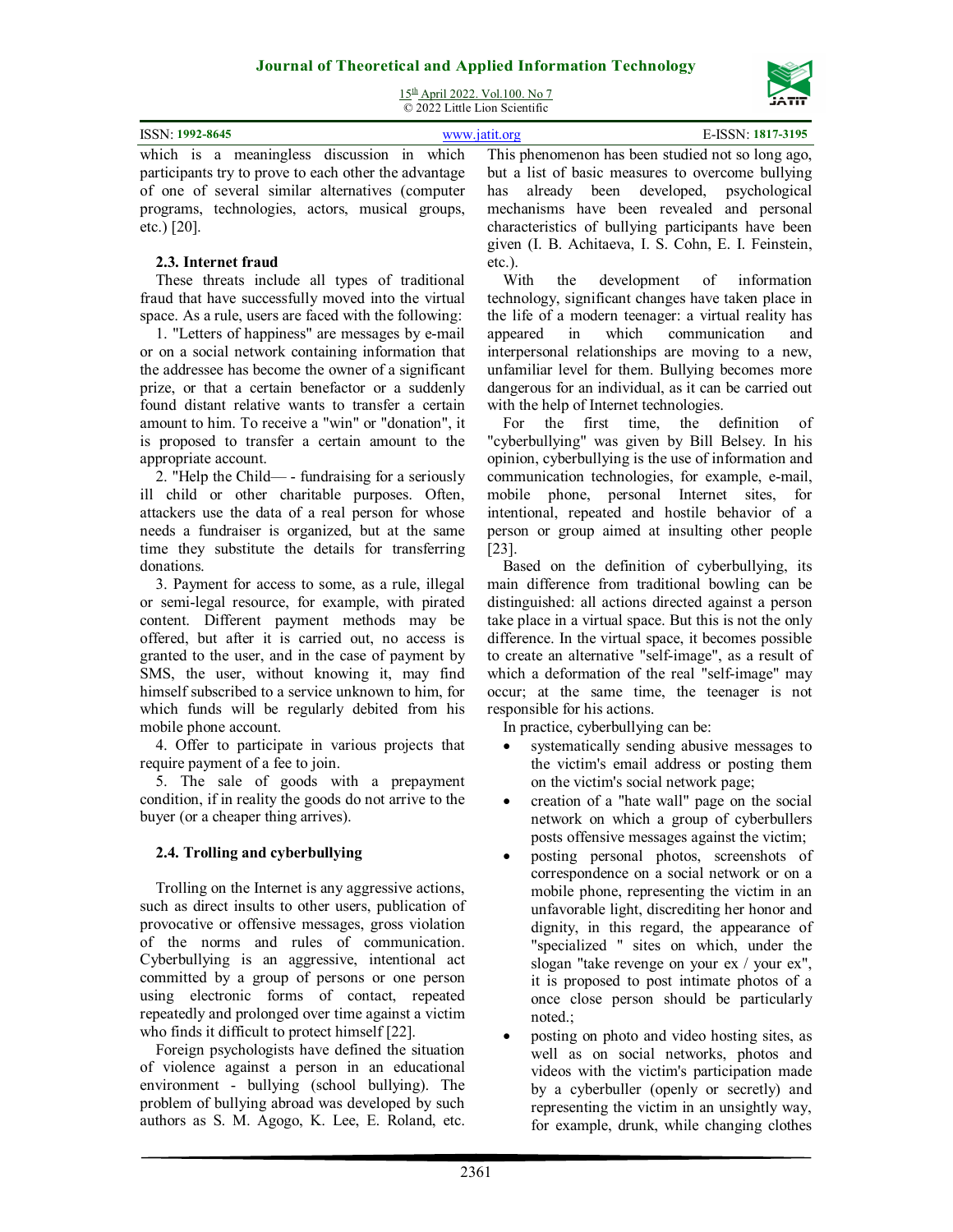15<sup>th</sup> April 2022. Vol.100. No 7 © 2022 Little Lion Scientific

| ISSN: 1992-8645                                   | www.jatit.org | E-ISSN: 1817-3195                                                                                 |
|---------------------------------------------------|---------------|---------------------------------------------------------------------------------------------------|
|                                                   |               | in the locker room, in the shower, in the percent coverage of the training sample is built (i.e., |
| toilet, etc.; separately, it should be said about |               | such a set of rules that will ensure an error-free                                                |
| videos and photos showing rape beating            |               | classification of training elements). This algorithm                                              |

videos and photos showing rape, beating, bullying or humiliation of the victim (this problem is especially relevant for the teenage environment).

## **2.5. Sexting and grooming**

The word "sexting" (from the English sex and texting) means communication on the topic of sex via a mobile phone or the Internet. Almost a third of Russian schoolchildren have met or received personally sexual messages on the Internet, and more than 15% - once a month and more often. 4% of children send or write sexual messages themselves. In terms of the percentage of children receiving or encountering sexual messages on the Internet, Russia is ahead of all European countries [23]. Recently, this threat is especially relevant for children of primary and secondary school age, who are actively exploring the expanses of the Internet, but at the same time are not ready to respond adequately to such messages, i.e. online children face those threats from which they are practically protected in real life.

## **3. RELATED WORKS**

The task of detecting malicious information on the Internet can be reduced to the classification of web pages, in which a number of categories are pre-determined by the system administrator as containing illegitimate content. In this field, there are many works devoted to the construction of both expert systems and fully automatic systems.

The CONSTRUE system presented in [24] is based on production rules created manually by an expert operator. This system is designed to classify economic and financial news and correlate the analyzed text to one of 674 categories. The classification accuracy for the CONSTRUE system is more than 90%. The disadvantage of such a system is that its maintenance in a consistent state requires the regular involvement of specialists who perform the addition and correction of production rules.

The approach to content categorization with automatic generation of classification rules is considered by researchers C. Apté, F. Damerau and S.M. Weiss [25]. Their proposed rule format is disjunctive normal form (DNF). The algorithm for forming rules is based on the sequential replacement of one of the conjuncts and the further addition of a new conjunct until one hundred

percent coverage of the training sample is built (i.e., such a set of rules that will ensure an error-free ification of training elements). This algorithm performs a heuristic search for such rules: the algorithm does not provide finding the minimum number of DNF conjuncts. In addition, unlike a decision tree, conjuncts united by a single rule using this algorithm are not mutually exclusive.

Predicates reflecting the signs were used as elementary conjuncts (atoms):

1) occurrences of a certain word (or phrase) from a local dictionary (a set of words containing concepts specific to one category) in the analyzed text;

2) exceeding the frequency of occurrence of a certain expression within the analyzed text by the specified threshold value.

The proposed approach allows you to save the presentation of the rules in a format convenient for analysis by experts. At the same time, with the described method of generating rules, the generalizing ability of the system and the ability to process noisy data are lost.

The authors of the article [26] propose to accept the analyzed document as an array of real-valued coefficients, which represent the relative and absolute frequencies of occurrence of certain words in the classified text. Among such coefficients were highlighted:

- frequency of the word (TF, from the English Term Frequency);

- inverse document frequency (IDF, from the English Inverse Document Frequency);

- the importance of the word (TD, from the English Term Discrimination), where  $TD = TF \times$ IDF; and some others.

In [27], an approach is outlined that allows attributing to each word its integral weight, including the probability of the occurrence of this word, both within a certain category and within the entire collection of documents, and taking into account other categories.

The training, namely the Bayesian classifier and the decision tree, within the framework of the text categorization task was performed in [27]. The authors of this article emphasize that the decision tree demonstrates the best performance on large sets of training data, and the Bayesian classifier demonstrates the best performance on smaller data sets. Moreover, for the Bayesian classifier, with an increase in the number of processed features, a situation of retraining is observed (on the control set, the performance of the classifier decreases), and for the decision tree, under the same conditions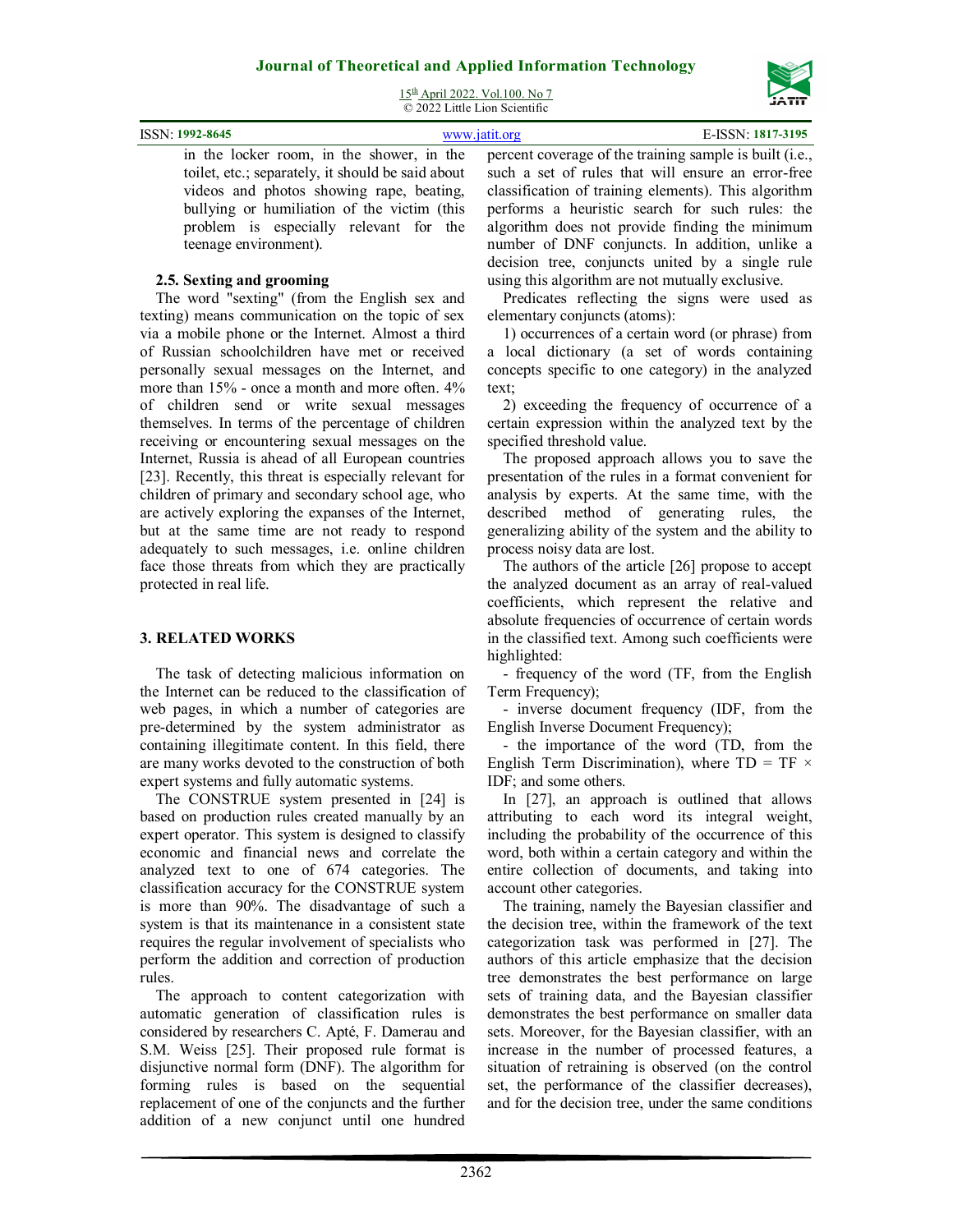15<sup>th</sup> April 2022. Vol.100. No 7 © 2022 Little Lion Scientific

| ISSN: 1992-8645 |  | $: 1817 - 3195$<br>◝ |
|-----------------|--|----------------------|
|                 |  |                      |

and a sufficient amount of training sample, there is an increase in classification efficiency indicators.

The applicability of another popular machine learning method, namely the support vector machine, to the problem of text classification is investigated in [28], where the author highlights the ability of SVM to learn on both high-dimensional and sparse feature vectors. The solution to the problem of text classification in most cases has the form of linearly separable areas, for which the SVM can be used.

The article by [28] describes two types of convolution neural networks: direct signal propagation and with the transformation of a "bag" of words on the convolution layer. As a result of experiments, the authors revealed that the first type of neural network demonstrates greater performance in terms of classification indicators compared to the second type of neural network.

[29] presents a method for extracting features within the framework of the text categorization task. The proposed modification of the genetic algorithm, as experiments show, makes it possible to achieve a more compact representation of training vectors in terms of their dimension and improve the quality of classification of the analyzed text.

A common limitation for the above-mentioned works devoted to the application of machine learning methods to the problem being solved is the use of single-component classifiers, which makes it impossible to train the model in parts and, in turn, makes it difficult to parallelize this process.

The analysis of works in this subject area shows the relevance of the topic under consideration. At the same time, despite their diversity, the task of developing a methodology designed to detect malicious IO on the Internet and combining machine learning methods and their combination remains a high priority in the research community.

## **4. ANALYSIS OF EXISTING APPROACHES**

To solve the problem of automatic identification of destructive information on the example of searching and identifying profanity, the existing search methods used to find specific words in the text were analyzed [30-31]. It is revealed that these methods are broadly divided:

− methods based entirely on expert information processing, the result of which is the creation of "black lists", registries, etc.;

− automated methods of interest in our work, including the so-called thematic search (by dictionary) and intelligent data processing methods.

Dictionary search, which consists in the system's search for an exact match of a word from the dictionary and its identification in the text, is one of the most common types of detection of destructive information [32-34]. However, to solve the problem of identifying destructive content on the example of profanity, the use of thematic search in a "pure" form is impractical due to the following reasons:

- the need for constant replenishment of the dictionary due to the emergence of new forms and methods of word formation (at the moment there are more than 250 basic profanity words forming various combinations and word forms);

- a high probability of omitting a profanity due to the use of a new form of it in the text under study, which is not known to the system.

Systems based on intelligent data processing methods have the following advantages [35]:

- symbolic (semantic) processing of information in a form close to human thinking;

- developed communication skills that allow for an intensive dialogue with users, during which the knowledge available and acquired by the system is clarified;

- forming requests to the system and receiving answers (problem solutions) in a natural language close to human communication;

- the ability to self-study, i.e. to automatically replenish and acquire new knowledge based on the accumulated experience of analyzing and solving user tasks by the system;

- the ability to adapt (adaptability) of the system to objective changes in the subject (problem) area of the functioning of the system, etc.

It is obvious that an effective automated system for identifying profanity should support the listed functionality, in particular:

- automatic replenishment of the dictionary in case of detection of a "dangerous" word;

- request from an expert to check for the correctness of the replenishment of the dictionary (if necessary);

- providing detailed reports on the results of analytical search.

Thus, to solve this problem, an intelligent algorithm for identifying profanity in the text was developed, implementing a modified dictionary search.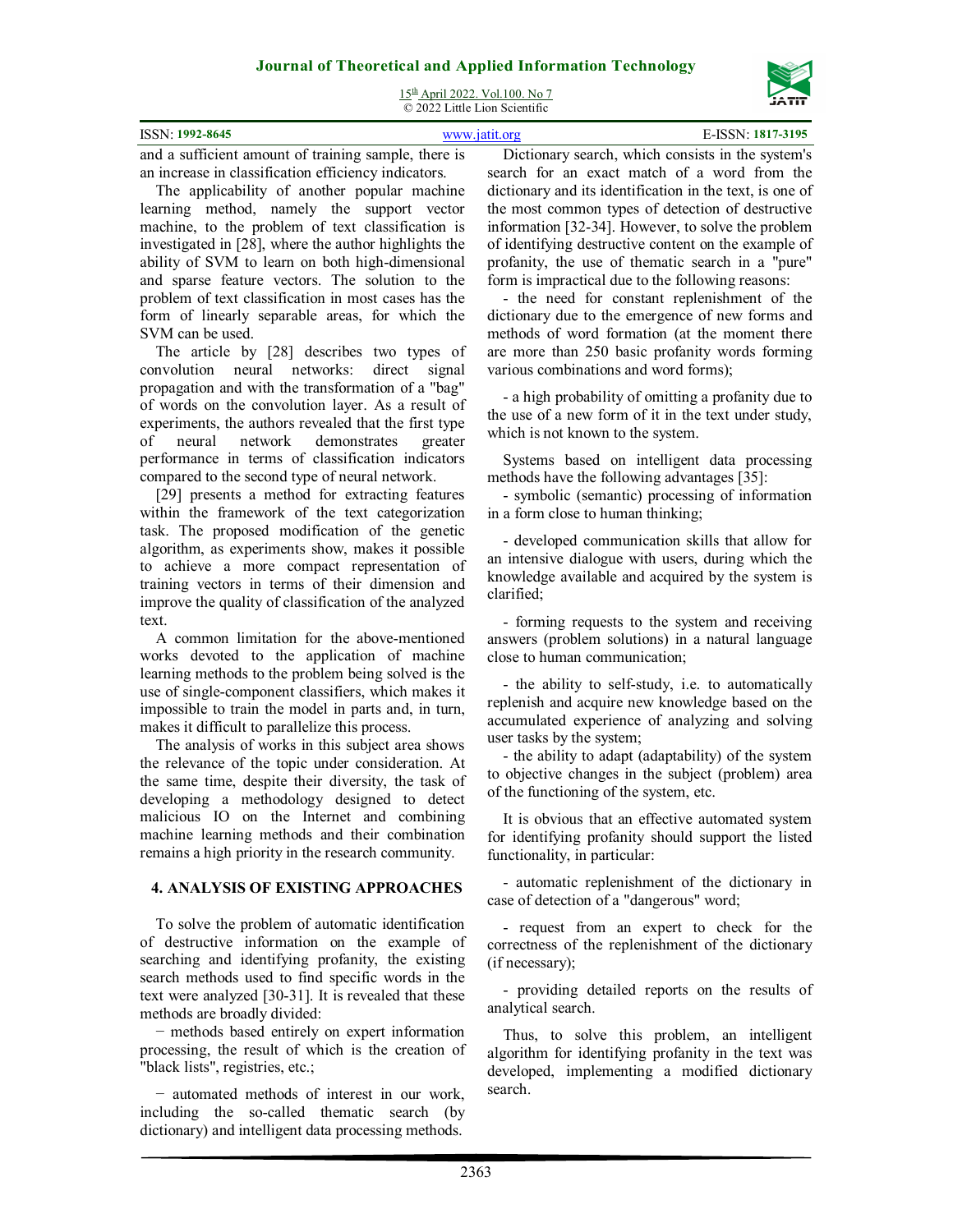

15<sup>th</sup> April 2022. Vol.100. No 7  $\overline{Q}$  2022 Little Lion Scientific

## **5. DATA MINING AND COLLECTION**

**5.1. Dataset** 

In the first part of our research, we collected data with the goal of creating a dataset for feeding machine learning methods. The data were collected from social networking sites and classified into two classes as the data that contains destructive idea, and the data that does not contain destructive idea.

Figure 3 illustrates data collection process of our exploration that divided into data source identification, parsing, and dataset development. In the first stage, we define data source that we collect for dataset creation. As we said before, in our case social networking sites were data source. After defining data source, we download data by using a parser. After getting the necessary data, we classify them into two categories. necessary data for feeding machine learning



*Figure 3: Data Collection* 

Figure 4 demonstrates data collection flowchart. In order to get data, we connect to the social networking sites via corresponding APIs. We download the data in .json format using the API. After downloading we classify the data by hand into two categories. In the end, after the data classification, we can start to create a dataset in convenient form for ourselves. For collecting data from Vkontakte social network, we used VK API that allow to get 1% of all the data for research purposes.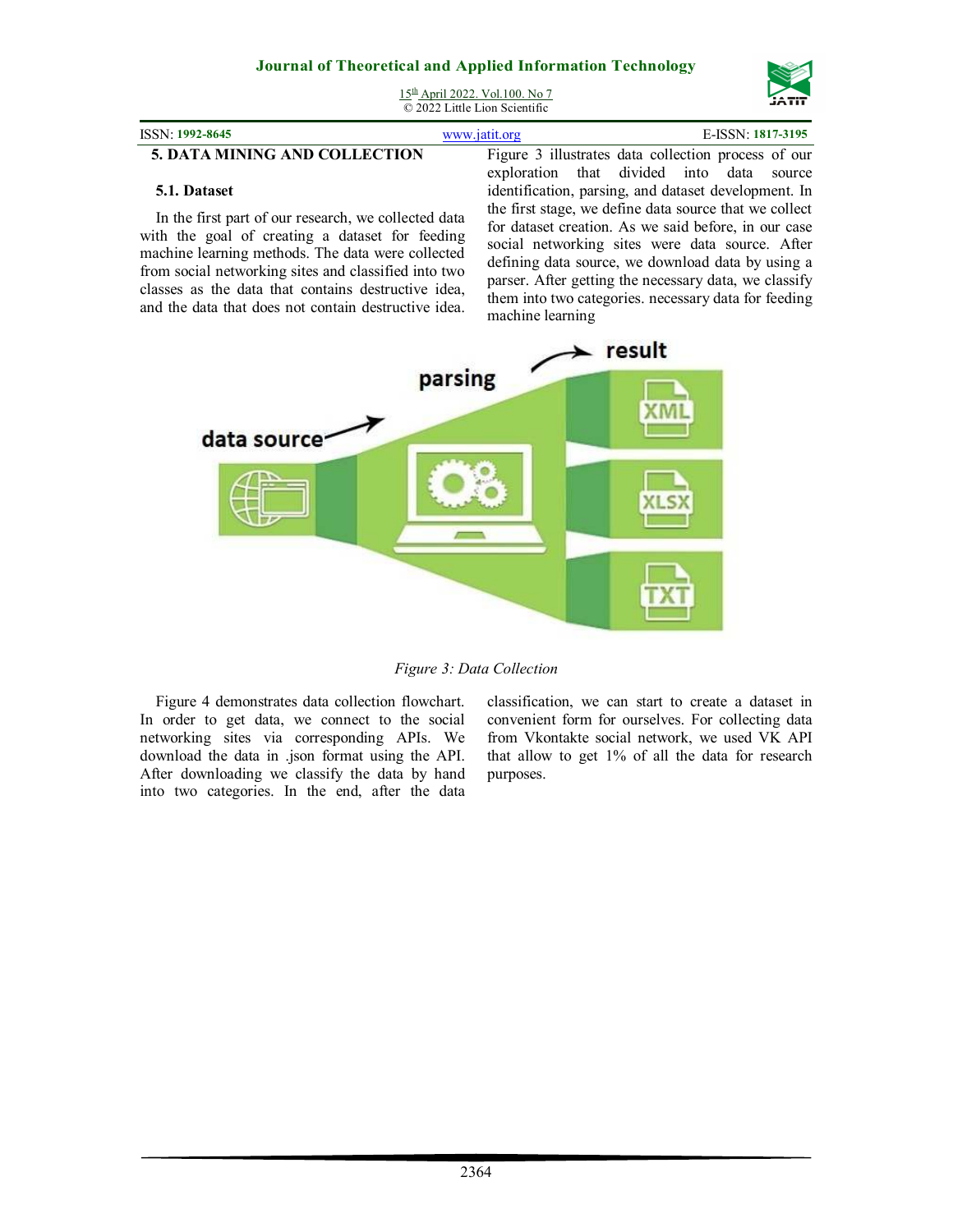

*Figure 4: Data Collection Flowchart* 

For collecting data from Instagram, we used another method as Instagram restrict downloading data using API. In the next sections, we explain how we get data from Instagram.

Table I shows rule base that we use to do request to get data. There, we explain methods that used and give their descriptions. There, we use different methods as users.get, account.getinfo, get,<br>copy\_history\_depth, wall.getComment for copy\_history\_depth, downloading posts and comments of the Instagram users.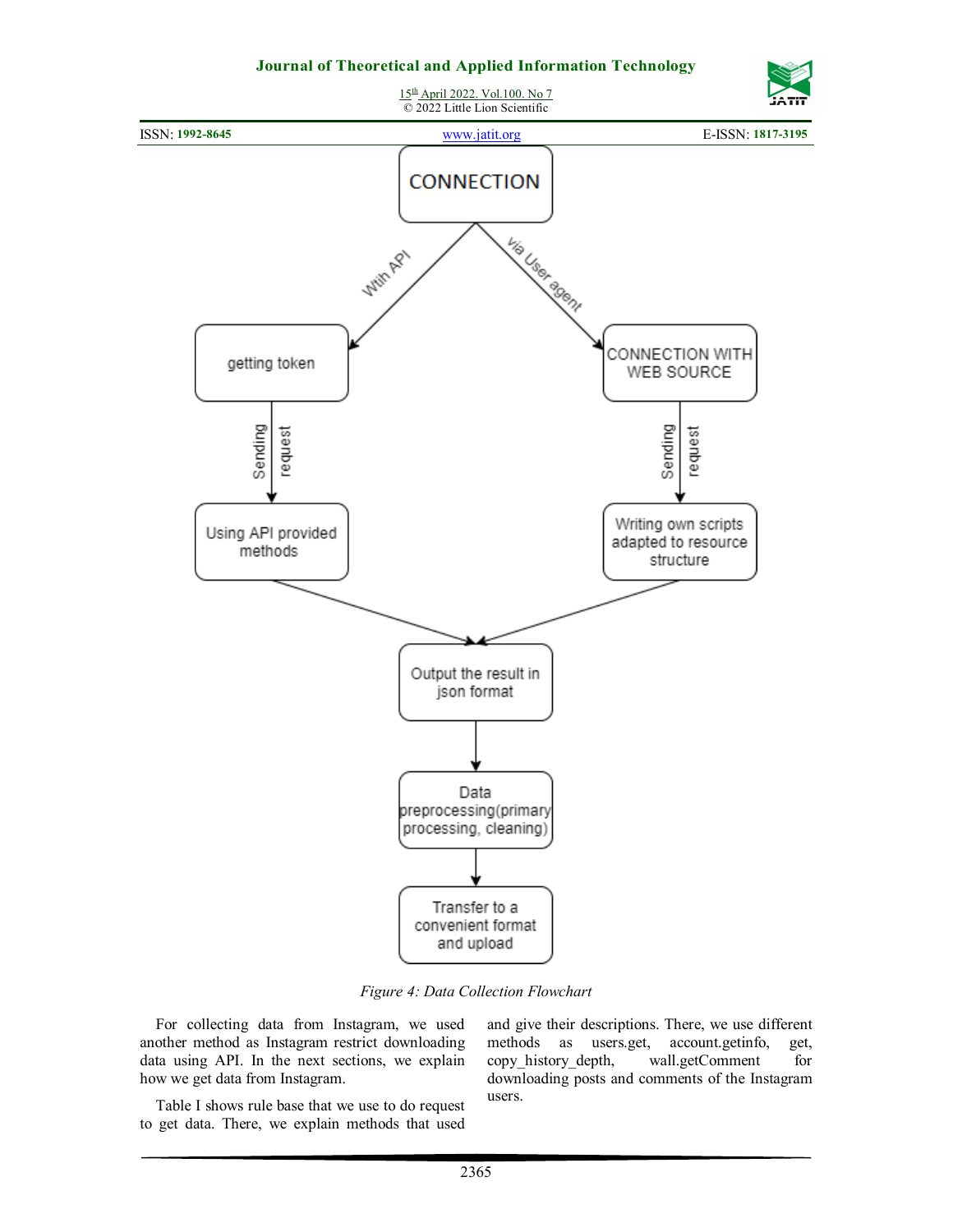

15th April 2022. Vol.100. No 7  $\overline{Q}$  2022 Little Lion Scientific

| ISSN: 1992-8645 | www.jatit.org | E-ISSN: 1817-3195 |
|-----------------|---------------|-------------------|

Table II demonstrates URL addresses and their actions that applied to download the necessary data.

*Table 1: Rule Base* 

| Methods            | Description                   |  |  |
|--------------------|-------------------------------|--|--|
| users.get          | Method for using the user     |  |  |
|                    | details.                      |  |  |
| account getinfo    | There exists a system for     |  |  |
|                    | retrieving current details on |  |  |
|                    | the owner.                    |  |  |
| getMembers.        | registry of<br>Returns a      |  |  |
|                    | community organization        |  |  |
|                    | participants.                 |  |  |
| get                | The performance is any        |  |  |
|                    | sort of collection of public  |  |  |
|                    | posts or group wall posts.    |  |  |
| copy_history_depth | The size of the copy history  |  |  |
|                    | array returned if the record  |  |  |
|                    | is a repost of a record from  |  |  |
|                    | another wall is determined    |  |  |
|                    | by the value of the copy      |  |  |
|                    | history bias array.           |  |  |
| wall.getComment    | This software gets details    |  |  |
|                    | regarding messages on the     |  |  |
|                    | panel.                        |  |  |

In addition, the app will utilize a specifically developed URL scheme to show a snap if special authorization is granted.

| URL                  | Action                           |  |
|----------------------|----------------------------------|--|
| media?id             | Plays the unique ID of an        |  |
|                      | Instagram message, opens up      |  |
|                      | the Instagram software, and      |  |
|                      | delivers.                        |  |
| <u>user?username</u> | It will open the Instagram app   |  |
|                      | and load up the user with the    |  |
|                      | defined value of @username       |  |
| location2id          | Upon opened, the app opens to    |  |
|                      | the geo's (location) feed, which |  |
|                      | contains the defined ID.         |  |
| tag?name.            | This action would open the       |  |
|                      | Instagram app, load a page with  |  |
|                      | the 'tag' for the stated name,   |  |
|                      | and launch a page with the       |  |
|                      | hashtag for that name.           |  |

Next listing presents sample of query.

| curl           | -X | GET                                              |  |
|----------------|----|--------------------------------------------------|--|
|                |    | "https://graph.facebook.com/v9.0/instagram_oembe |  |
|                |    |                                                  |  |
| $d2$ url=      |    |                                                  |  |
|                |    | https://www.instagram.com/p/fA9uwTtkSN/&acces    |  |
| s token=IGOVJ" |    |                                                  |  |

Next code demonstrates sample of a response.<br>{ "version": "1.0", "author name":<br>"diegoquinteiro", "provider name": "Instagram",<br>"provider url": "https://www.instagram.com/", "type": "rich", "width": 658, "html": "<br/>blockquote class=\"instagram-media\" data-instgrm-ca...", "thumbnail\_width": 640, "thumbnail\_height": 640 }

Therefore that we already have received information via the use of an online platform, the idea of accessing should be the same for users of that raw material. The request library is intended that will be used to establish a connection with a website and to begin doing business with it.

| import requests                                               |
|---------------------------------------------------------------|
| user $id = 12345$                                             |
| $urt =$                                                       |
| "http://www.kinopoisk.ru/user/%d/votes/list/ord/dat           |
| e/page/2/#list' % (user_id) #                                 |
| $heads = \{$ 'User-Agent': 'Mozilla/5.0                       |
| (Macintosh; Intel Mac OS X 10.9; rv:45.0)                     |
| Gecko/20100101 Firefox/45.0' }                                |
| $r = \text{request}(\text{url}, \text{heads} = \text{heads})$ |

Using this document, we were able to get all of the headers for this page's HTML code. In Listing 1 we demonstrate source of code to get data in Instagram.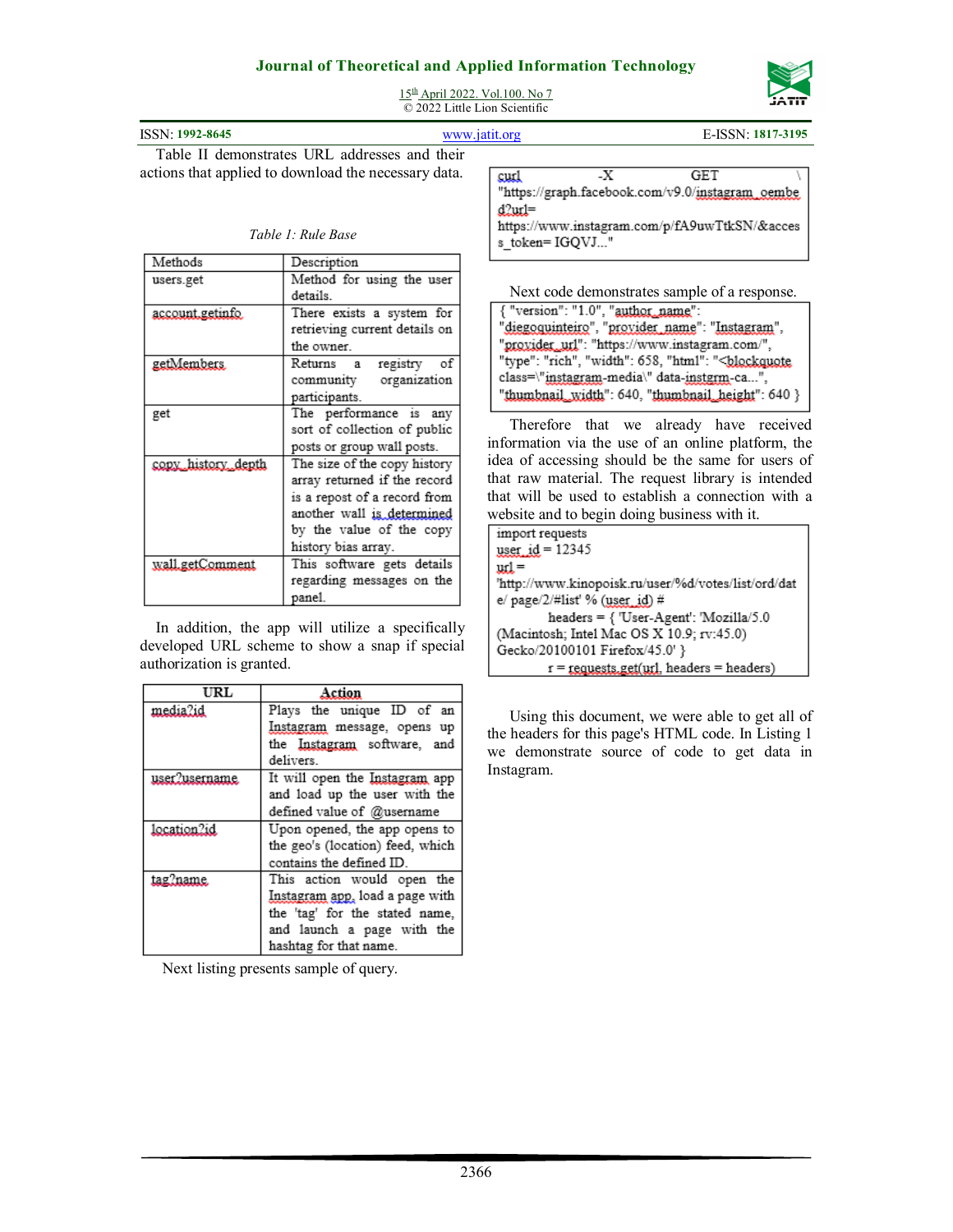

15th April 2022. Vol.100. No 7  $\overline{Q}$  2022 Little Lion Scientific



### Listing 1. Collecting headers.

Next part of code demonstrates save the data in .txt file.

```
f = open("demofile2.txt", "a") # opening the file for
editing
f.write("---") #record data
f.close()#close
```
Next section of the research explains data preprocessing part.

### **5.2. Data Preprocessing**

Figure 5 illustrates word2vec model of our collected dataset that contains two categories the content that contains destructive ideas and the content that contains neutral texts.



*Figure 5: Graphical Representation Of Word2vec Vectors For The Collected Dataset*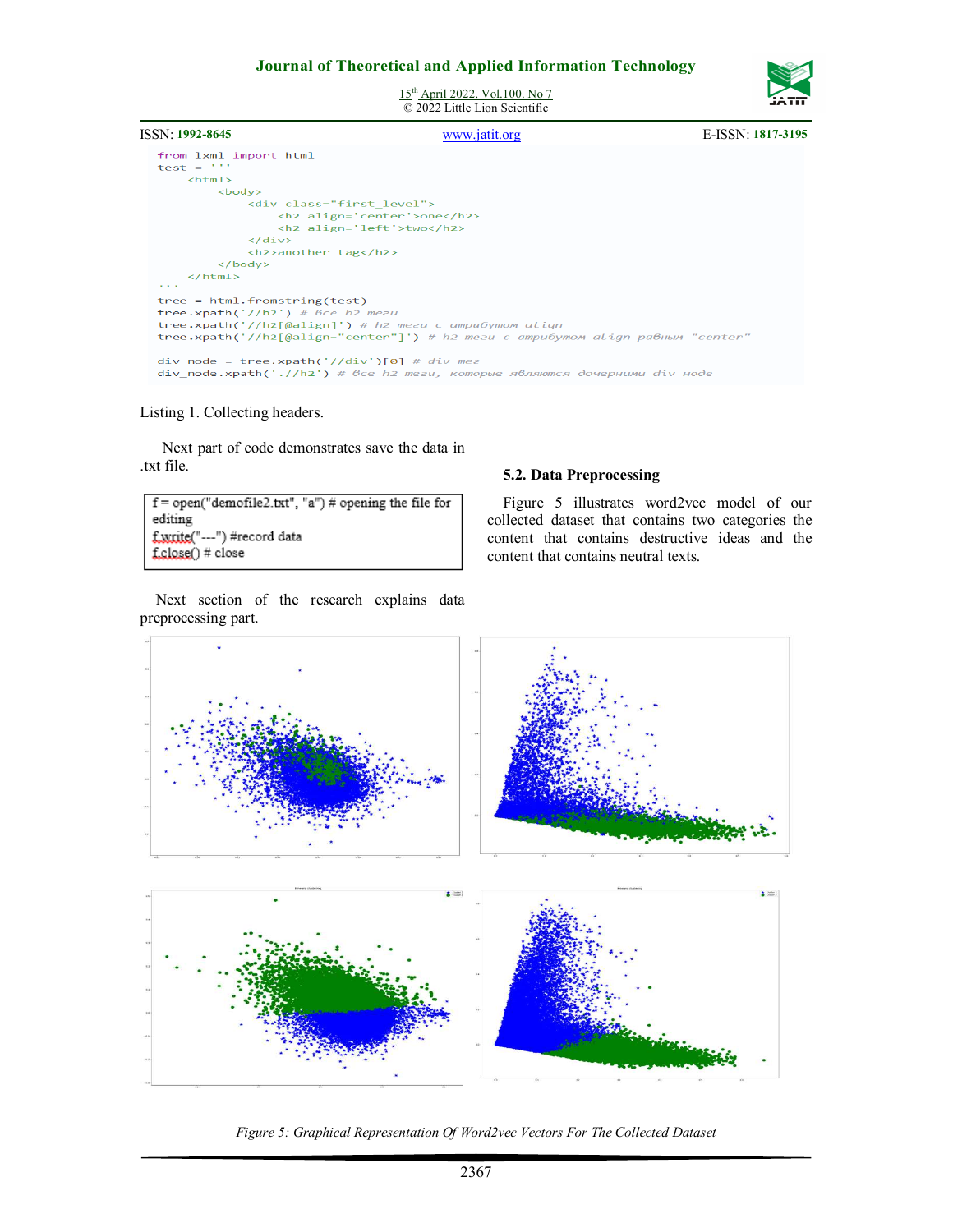

15<sup>th</sup> April 2022. Vol.100. No 7 © 2022 Little Lion Scientific

| ISSN: 1992-8645 | www.jatit.org | E-ISSN: 1817-3195 |
|-----------------|---------------|-------------------|
|                 |               |                   |

Figure 6 demonstrates representation of the collected texts. Blue part means neutral texts, red parts the texts that contain destructive ideas. In our case, it is imbalanced dataset, as it is difficult to find destructive texts in big volume.



*Figure 6: Representation Of Collected Data By Categories* 

Next two figures (Figure 7 and Figure 8) demonstrates top unigrams and bigrams in the collected dataset.<br>Top 20 unigrams in extremist texts before removing stop words



*Figure 7: Top Unigrams* 



*Figure 8: Top Bigrams* 

### **6. EXPERIMENT RESULTS**

As we are going to classify texts into two categories Equation (1) can express problem statement of our task.

$$
Y_i = F(x_i) \tag{1}
$$

When,  $Y_i = 1$ is destructive contents,

# $Y_i = 0$  neutral content.

The problem will be solved by using supervised learning methods. In our research we used six supervised learning methods as SVM, Decision tree, Random forest, KNN, Naïve Bayes, and Logistic regression.

### **6.2 Evaluation metrics**

Equations (2) to (5) demonstrates metrics for assess the proposed solution. As an evaluation criteria we used precision, recall, F1-score, and accuracy.

$$
precision = \frac{TP}{TP + FP}
$$
 (2)

$$
recall = \frac{TP}{TP + FN}
$$
 (3)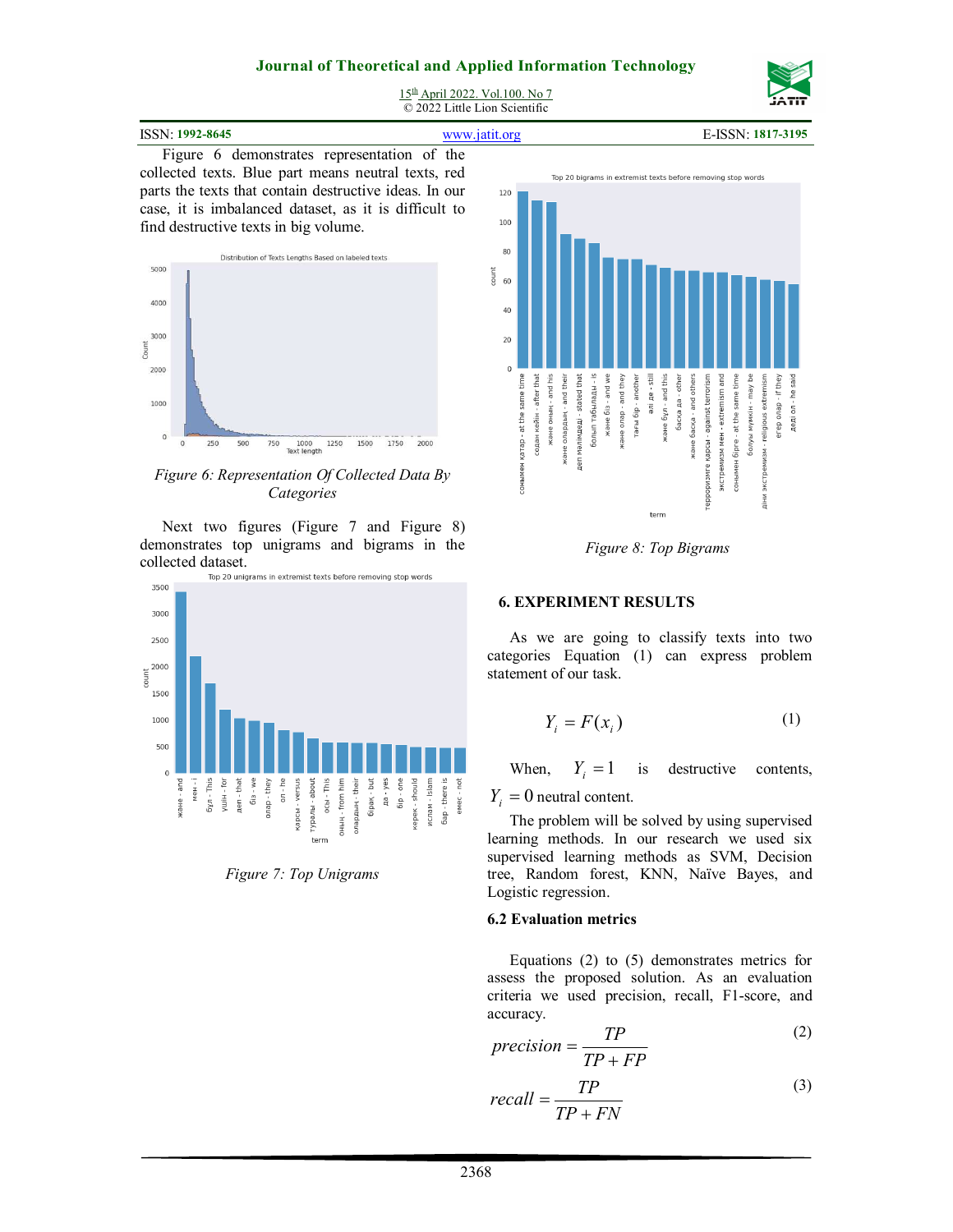15<sup>th</sup> April 2022. Vol.100. No 7 © 2022 Little Lion Scientific



$$
accuracy = \frac{TP + TN}{TP + FN + TN + FP}
$$
 (5)

Here,  $TP - true$  positives,  $TN - true$  negatives,  $FN$  – false negatives,  $FP$  – false negatives. .

#### **6.2 Classification Results**

This section demonstrates the classification results and compare the machine learning algorithms for the given problem. Table II demonstrates the results of classification for each machine learning method.

| <b>ML</b> Method       | Accuracy | <b>Precisio</b><br>n | Recall | <b>F1</b> score |
|------------------------|----------|----------------------|--------|-----------------|
| <b>SVM</b>             | 0.7815   | 0.7457               | 0.6954 | 0.4018          |
| Decision Tree          | 0.8064   | 0.6942               | 0.6927 | 0.8047          |
| Random<br>Forest       | 0.6874   | 0.7062               | 0.4462 | 0.6815          |
| <b>KNN</b>             | 0.8234   | 0.7021               | 0.7108 | 0.4213          |
| Naïve Bayes            | 0.7756   | 0.6871               | 0.7312 | 0.7218          |
| Logistic<br>Regression | 0.7964   | 0.7045               | 0.7328 | 0.6824          |



*Figure 7: ROC Curves Result* 

Figure 7 compares AUC-ROC curves of each method. As it is illustrated in the figure KNN and Logistic regression demonstrates the best AUC-ROC comparing the other methods. Thus, the results demonstrates that automated identification of destructive contents in the internet by using machine learning methods is solvable problem. In further we are going to apply deep learning techniques to improve the obtained results.

Due to the current trend of integration of social networks and cloud services, it can be assumed that in the near future there will be proposals for some kind of universal platform or environment for working on the Internet, combining a social network, email, communication system (messaging, voice and video communication), search engine, remote data storage, personal assistant, financial management system, including bank accounts and cards, as well as other services. This perspective determines a significantly higher level of requirements for ensuring user security when working on the Internet. In this research, we apply data mining techniques to collect data, and create dataset to feed machine learning models, and apply the machine learning models to detect destructive contents. The results show that, the given problem is solvable and machine learning techniques are useful to detect destructive contents on the internet. Maximum accuracy 82.34% that is useful for the given problem. In the next part of our research, we are going to use deep learning techniques to get more accuracy and increase the detection process.

### **REFERENCES:**

- [1] Yu, X., Wang, J., Wen, S., Yang, J., & Zhang, F. (2019). A deep learning based feature extraction method on hyperspectral images for nondestructive prediction of TVB-N content in Pacific white shrimp (Litopenaeus vannamei). Biosystems Engineering, 178, 244-255.
- [2] Yu, M., Huang, Q., Qin, H., Scheele, C., & Yang, C. (2019). Deep learning for real-time social media text classification for situation awareness–using Hurricanes Sandy, Harvey, and Irma as case studies. International Journal of Digital Earth, 12(11), 1230-1247.
- [3] Khan, J. Y., Khondaker, M., Islam, T., Iqbal, A., & Afroz, S. (2019). A benchmark study on machine learning methods for fake news detection. arXiv preprint arXiv:1905.04749.
- [4] Salloum, S. A., Alshurideh, M., Elnagar, A., & Shaalan, K. (2020, March). Machine Learning and Deep Learning Techniques for Cybersecurity: A Review. In AICV (pp. 50- 57).
- [5] Omarov, B., Saparkhojayev, N., Shekerbekova, S., Akhmetova, O., Sakypbekova, M., Kamalova, G., ... & Akanova, Z. (2022). Artificial Intelligence in Medicine: Real Time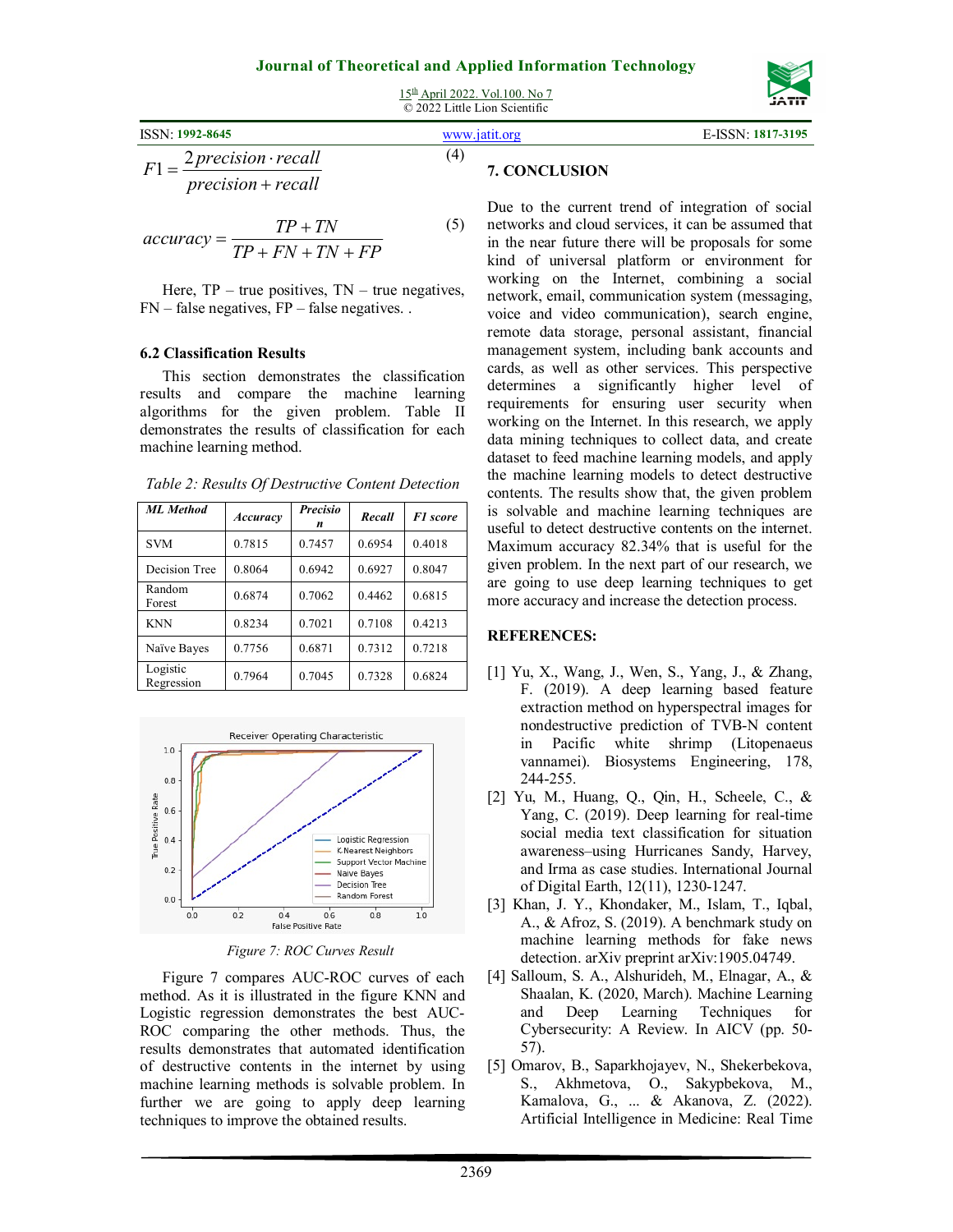

15<sup>th</sup> April 2022. Vol.100. No 7  $\overline{Q}$  2022 Little Lion Scientific

| ISSN: 1992-8645                                                                                                                                                                                                                                                   | www.jatit.org | E-ISSN: 1817-3195                                                                                                                                                                                                                                                             |
|-------------------------------------------------------------------------------------------------------------------------------------------------------------------------------------------------------------------------------------------------------------------|---------------|-------------------------------------------------------------------------------------------------------------------------------------------------------------------------------------------------------------------------------------------------------------------------------|
| Electronic Stethoscope for Heart Diseases<br><b>CMC-COMPUTERS</b><br>Detection.<br>MATERIALS & CONTINUA, 70(2), 2815-<br>2833.                                                                                                                                    |               | [15] Ofli, F., Alam, F., & Imran, M. (2020).<br>Analysis of social media<br>data<br>using<br>multimodal deep learning for disaster<br>response. arXiv preprint arXiv:2004.11838.                                                                                              |
| [6] Khan, W., Ahmed, A. A. A., Vadlamudi, S.,<br>Paruchuri, H., & Ganapathy, A. (2021).<br>Machine Moderators in Content Management<br>System Details: Essentials<br>for<br>Entrepreneurs. Academy of Entrepreneurship<br>Journal, 27(3), 1-11.                   | <b>IoT</b>    | [16] Xin, Y., Kong, L., Liu, Z., Chen, Y., Li, Y.,<br>Zhu, H.,  & Wang, C. (2018). Machine<br>learning and deep learning methods for<br>cybersecurity. Ieee access, 6, 35365-35381.<br>[17] Omarov, B., Omarov, B., Issayev, A.,<br>Anarbayev, A., Akhmetov, B., Yessirkepov, |
| [7] Tadesse, M. M., Lin, H., Xu, B., & Yang, L.<br>(2020). Detection of suicide ideation in social<br>forums<br>using<br>media<br>deep<br>Algorithms, 13(1), 7.                                                                                                   | learning.     | Z., & Sabdenbekov, Y. (2020, November).<br>Ensuring comfort microclimate for sportsmen<br>in sport halls: comfort temperature case study.<br>In International Conference on Computational                                                                                     |
| Mohan, A., Singh, A. K., Kumar, B., &<br>$\lfloor 8 \rfloor$<br>Dwivedi, R. (2021). Review on remote<br>sensing methods for landslide detection using<br>machine and deep learning. Transactions on<br>Emerging Telecommunications Technologies,<br>32(7), e3998. |               | Intelligence<br>Collective<br>(pp.<br>$626-637$ ).<br>Springer, Cham.<br>[18] Wang, Y., Yang, W., Ma, F., Xu, J., Zhong,<br>B., Deng, Q., & Gao, J. (2020, April). Weak<br>supervision for fake news detection via<br>reinforcement learning. In Proceedings of the           |
| [9] Gianfrancesco, M. A., Tamang, S., Yazdany, J.,<br>& Schmajuk, G. (2018). Potential biases in<br>machine learning algorithms using electronic                                                                                                                  |               | AAAI Conference on Artificial Intelligence<br>(Vol. 34, No. 01, pp. 516-523).<br>[19] Nurtas, M., Baishemirov, Z., Aizhan, Y., &                                                                                                                                              |
| health record data. JAMA internal medicine,<br>178(11), 1544-1547.<br>[10] Govil, K., Welch, M. L., Ball, J. T., &<br>Pennypacker, C. R. (2020). Preliminary results<br>from a wildfire detection system using deep                                               |               | Aizhan, A. (2020, September). 2-D Finite<br>Element method using" eScript" for acoustic<br>wave propagation. In Proceedings of the 6th<br>International Conference on Engineering &<br>MIS 2020 (pp. 1-7).                                                                    |
| learning on remote camera images. Remote<br>Sensing, 12(1), 166.<br>[11] Subramani, S., Michalska, S., Wang, H., Du,<br>J., Zhang, Y., & Shakeel, H. (2019). Deep                                                                                                 |               | [20] Hussain, B., Du, Q., Sun, B., & Han, Z.<br>(2020). Deep learning-based DDoS-attack<br>detection for cyber-physical system over 5G<br>network. IEEE Transactions on Industrial                                                                                            |
| learning for multi-class identification from<br>domestic violence online posts. IEEE Access,<br>7, 46210-46224.<br>[12] Omarov, B., Altayeva, A., Demeuov, A.,<br>A., Kassymbekov,<br>Tastanov,<br>Koishybayev, A. (2020, December). Fuzzy                        | Z.,<br>&      | Informatics, 17(2), 860-870.<br>[21] Murzamadieva, M., Ivashov, A., Omarov, B.,<br>Kendzhayeva,<br>Omarov,<br>B.,<br>B.,<br>&<br>R.<br>(2021,<br>Abdrakhmanov,<br>January).<br>Development of a system for ensuring<br>humidity in sport complexes. In 2021 11th              |
| Controller for Indoor Air Quality Control: A<br>Sport Complex Case Study. In International<br>Conference on Advanced Informatics for<br>Computing Research (pp. 53-61). Springer,<br>Singapore.<br>Mussiraliyeva, S., Omarov, B., Yoo, P., &<br>$[13]$            |               | Conference<br>International<br>Cloud<br>on<br>Computing, Data Science & Engineering<br>(Confluence) (pp. 530-535). IEEE<br>[22] Ren, K., Zheng, T., Qin, Z., & Liu, X. (2020).<br>Adversarial attacks and defenses in deep<br>learning. Engineering, 6(3), 346-360.           |

- Bolatbek, M. (2021). Applying machine learning techniques for religious extremism detection on online user contents. Computers, [14] Amanpreet Singh, Maninder Kaur. Contentbased Cybercrime Detection: A Concise Review. International Journal of Innovative Technology and Exploring Engineering [23] Otoum, Y., Liu, D., & Nayak, A. (2019). Toktarova, A., Beissenova, G., Kozhabekova, P., Makhanova, Z., Tulegenova, B., Rakhymbek, N., ... & Azhibekova, Z. (2021). Automatic offensive language detection in online user generated contents. Journal of Theoretical and Applied Information Technology, 99(9), 2054-2067.
	- [24] MacAvaney, S., Yao, H. R., Yang, E., Russell, K., Goharian, N., & Frieder, O. (2019). Hate

Materials and Continua, 70(1), 915-934.

June, 2019

(IJITEE) ISSN: 2278-3075, Volume-8 Issue-8